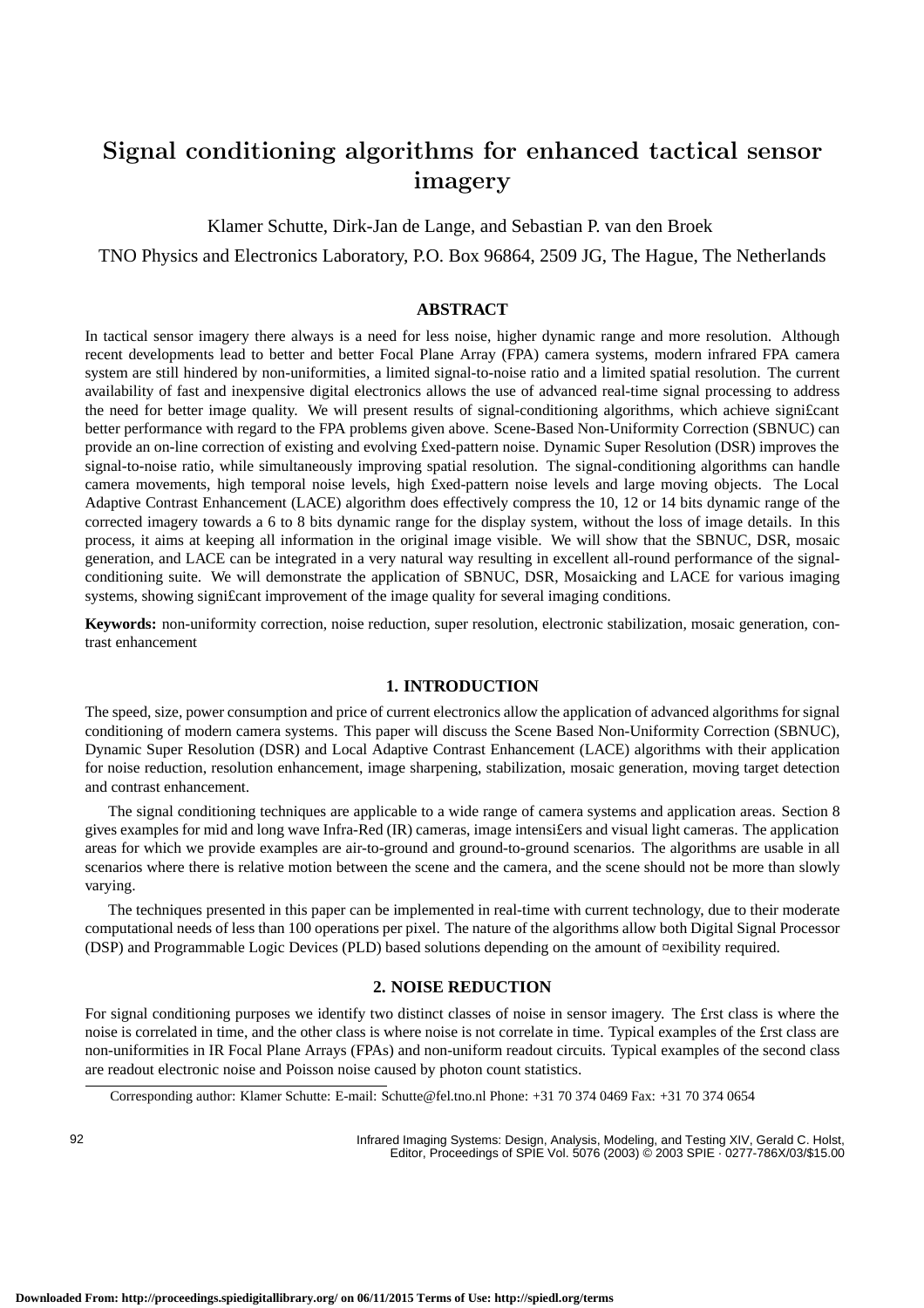

**Figure 1.** Decrease by SBNUC of non-uniformity over time. (a) Original InSb image without NUC applied. (b) SBNUC corrected image after 10 frames. (c) SBNUC corrected image after 500 frames. It is clear that the smaller NUC structures are faster corrected than the larger.

# **2.1. Non-uniformity correction**

With many manufacturing processes for IR FPAs it is not possible to have completely similar responses for all detector cells. In the remainder of this paper we will address this different response for each cells as non-uniformities. Standard methods of reducing the effect of such non-uniformities include single and multi-point corrections of each detector element's response curve to match the ideal response. Although such approaches are quite successful in reducing the non-uniformities there also are associated problems:

- The response curve is not constant over time. Due to varying FPA temperature and detector aging a one-time correction will not suf£ce over the life-time of the detector.
- To enable regular re-calibration, many IR camera systems are equipped with mechanisms to place reference plates in the optical path. The reference plate should have a uniform temperature. Such a re-calibration introduces an interruption in the service of the camera system. Addition of such a mechanical re-calibration system does introduce extra moving mechanical parts, leading to drawbacks in size, weight, maintenance and costs.
- Single and multi-point corrections only are an approximation of the actual non-uniformity of a detector. This means that after such a correction residual non-uniformity will remain. Multi-point corrections can provide better approximations, but are less suitable in combination with re-calibration.

We propose to use Scene Based Non-Uniformity Correction (SBNUC) which can provide a continuous update to the estimate of the current non-uniformity of each detector cell. SBNUC is based on the assumption of having a slowly (relative to the frame rate) varying scene and (relative) camera movement. The key idea within SBNUC is that within the camera reference frame the scene content will be moving and that the non-uniformities will be semi-static. Accurate motion estimation is used to identify the actual apparent scene movement. This apparent scene movement is used to calculate a motion-corrected difference image. Using the assumption of a slowly varying scene it is obvious that this difference image will contain the current residual non-uniformity (and is cluttered by temporal noise.) Based upon an advanced image formation model, SBNUC does provide the optimal reduction of the non-uniformities over time. The current SBNUC implementation focuses on reduction of the spatial high frequencies of the non-uniformities. This is visualized in £gure 1, where can be seen that corrections for the high spatial frequency components are faster than the corrections for the low frequency components.

## **2.2. Temporal noise reduction**

Under the assumption of slowly varying scenes, temporal noise can easily be identi£ed as fast changes in the imagery. For static cameras and scenes this often is performed by simple averaging over the image sequence. For non-static cameras and/or scenes, smarter noise reduction algorithms are needed. Straightforward implementations using motion estimation,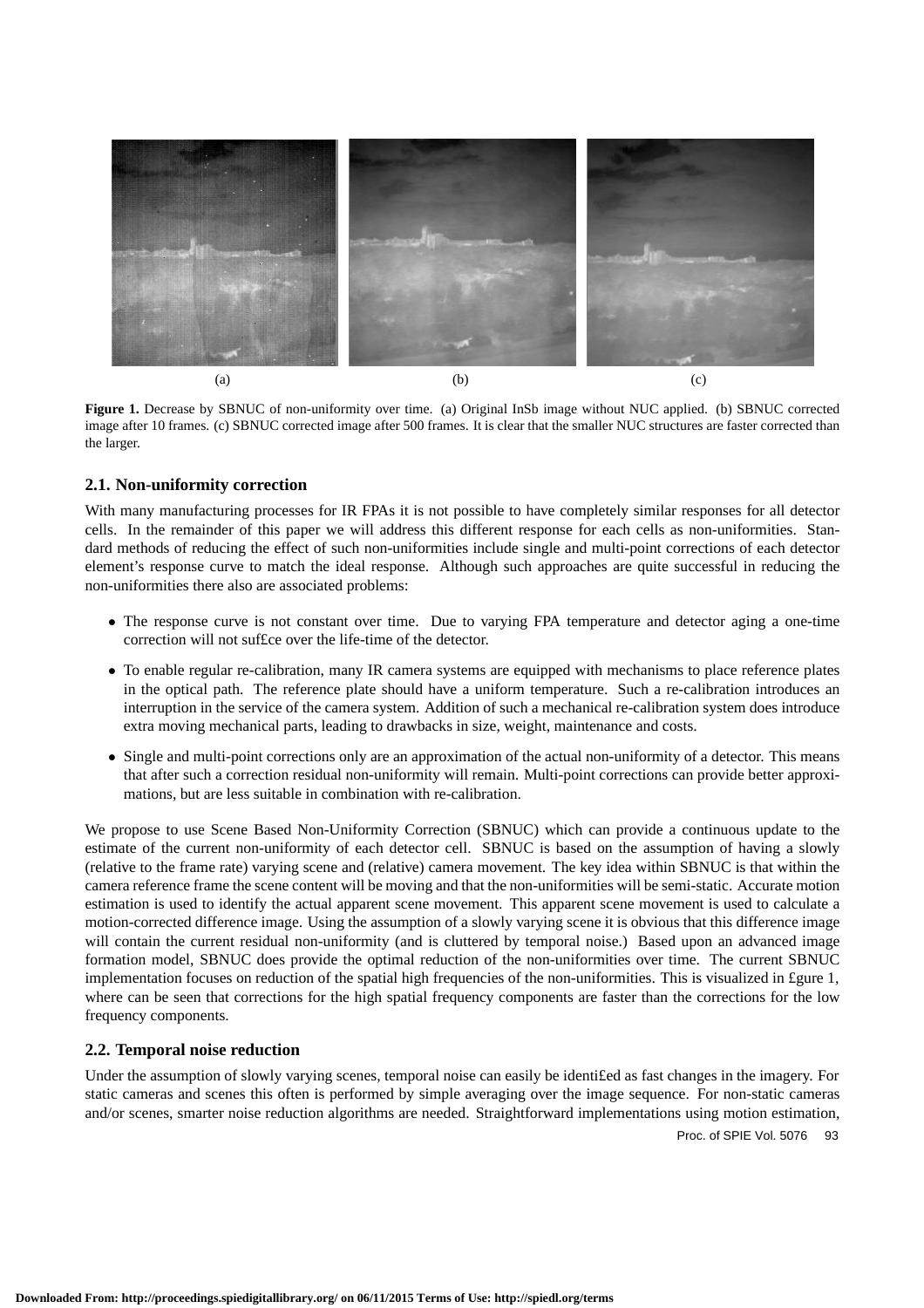

**Figure 2.** Performance of DSR. The light gray area on the left is the response of a standard aliasing camera system. The gray curve is the response due to optics PSF and £nite sampling element size. The dark gray area is the measured response for DSR-4, which includes resolution enhancement and image sharpening.

motion correction and averaging will suffer from either introduction of aliasing noise or from blurring of the scene content in the motion correction process.<sup>8</sup> As such, proper implementations of temporal noise reduction need more advanced algorithms, such as described in the next section.

#### **3. SUPER RESOLUTION**

The term *super resolution* as used in this paper describes the generation of higher resolution imagery using resolution enhancement and image sharpening techniques.

Earlier work has been reported on separate resolution enhancement and image sharpening.<sup>1, 2</sup> Other work reported on integrated solutions but did not manage (near) real time performance.<sup>4, 5</sup> Our Dynamic Super Resolution (DSR) algorithm aims at simultaneous temporal noise reduction, resolution enhancement and image sharpening. Combination of these functions in a combined algorithm allows a well balanced result.

#### **3.1. Resolution enhancement**

Resolution enhancement is a process in which the amount of pixels in an image is increased by a factor *n*. We de£ne *n* such that *n* times resolution enhancement to a image with  $M \times N$  pixels results in an image with  $nM \times nN$  pixels.

Resolution enhancement, similar to temporal noise reduction, can be based on motion estimation and motion correction. The disadvantages to straightforward approaches, as mentioned earlier for temporal noise reduction, are even more apparent when applied to resolution enhancement. The enhanced resolution obviously needs a very clear image, which cannot be reached when any blurring of scene content will happen.

#### **3.2. Image sharpening**

Image sharpening is a process where higher spatial frequencies within an image are enhanced. In general, increasing the system response for higher spatial frequencies can lead to ringing and also will increase the noise. Often a controlling mechanism, such as the Wiener  $\text{filter},^3$  is used to limit both ringing and ampli£ed noise in the image sharpening process.

In the DSR algorithm the temporal noise reduction, motion correction, resolution enhancement and image sharpening functions are matched and integrated. For optimal performance it relies on accurate motion estimation, allowing motion correction with minimal motion artifacts. There is a trade-space between the amount of noise reduction and the amount of high spatial frequencies provided by the DSR algorithm. This allows for high-noise low-light level TV images to apply only noise reduction, while for high-end high-contrast scenes to provide signi£cant resolution gain. DSR resolution enhancement and image sharpening performance as measured for a good signal to noise ratio scenario is given in £gure 2.

94 Proc. of SPIE Vol. 5076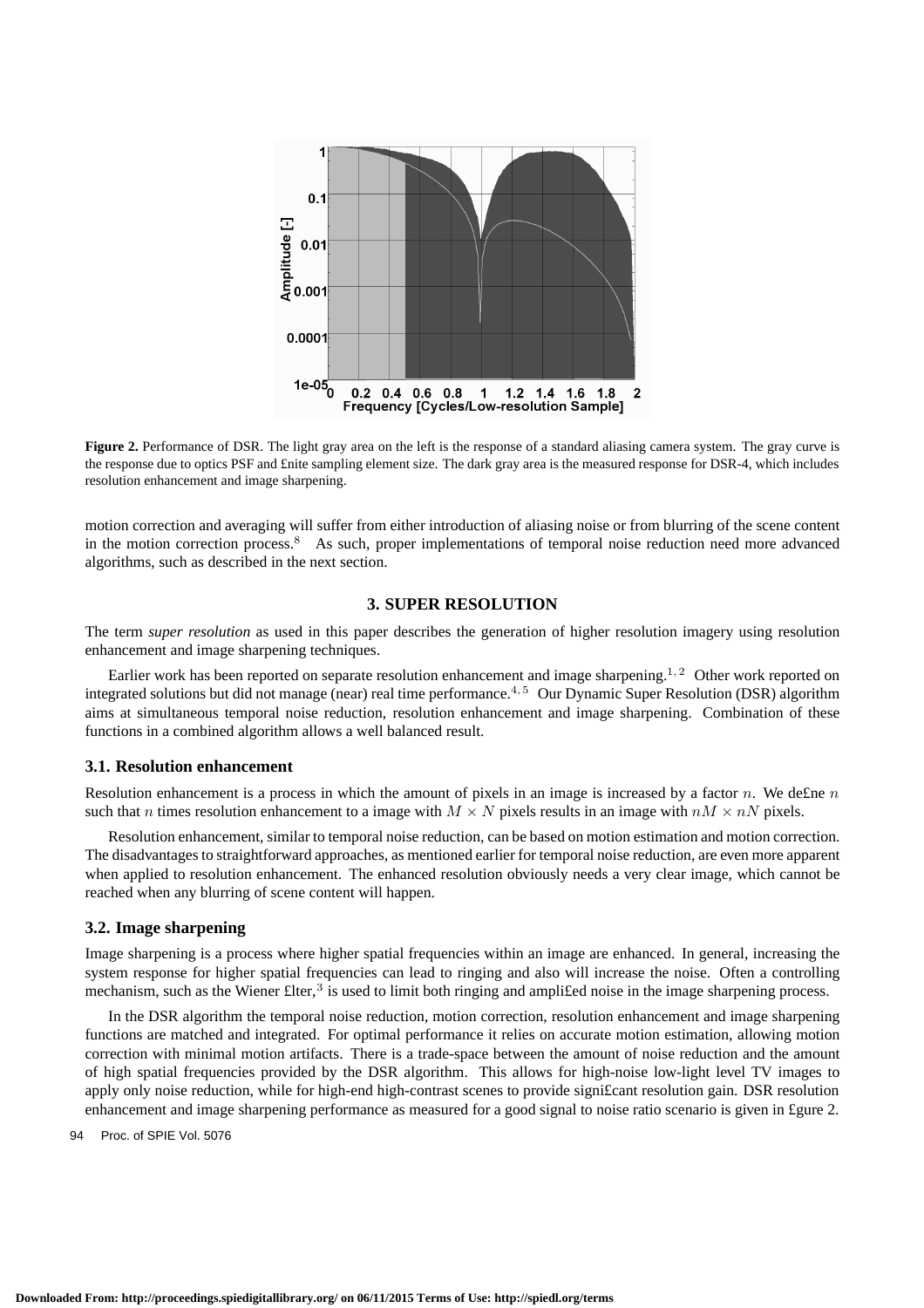

**Figure 3**. Example of mosaicking. (a) Sample images in the sequence. (b) Resulting mosaic.

# **4. STABILIZATION AND MOSAIC GENERATION**

Both the SBNUC and DSR algorithm rely on an accurate motion estimation input. This is provided by a Scene Based Motion Estimation (SBME) algorithm. The advantage of an accurate SBME algorithm is that there is no need for (expensive) external motion sensors. Also, since the image information itself is used for motion estimation, application of an SBME algorithm eliminates the possibility of errors due to vibration between the motion sensor and the imaging system.

To achieve accurate SBME algorithm its motion model should match the actual scene motion. Current implemented models include translation-only and af£ne motion models, which accurately can describe apparent scene motion caused by translations and rotations of the camera and remote scenes.

Since this accurate motion estimation already is performed, other techniques such as electronic stabilization and mosaic generation can be implemented without much problems. As a matter of fact, the standard output of DSR already is stabilized, and mosaic generation is available as a standard option. Figure 3 shows an example of a mosaic generated from an air-to-ground image sequence, which contains a road, houses, and trees.

#### **5. MOVING TARGET DETECTION**

One implicit output of the DSR algorithm is a cue for scene change. Under the assumption of a slowly varying scene, only small scene changes per scene can be expected. However, in the presence of moving targets these scene changes will be significant at the locations of these targets. This allows these scene changes to be used as moving target indicators, which together with a proper tracking algorithm can be used for Moving Target Detection (MTD).

Obviously, random motion patterns by moving objects cannot be modeled by the generic motion models used in SBME. Whenever moving objects are large and/or high-contrast, they will adversely contribute to SBME's accuracy. However, since moving object cues already are available by the DSR algorithm, identi£cation of static scene elements is not dif£cult. Subsequently, the static scene elements can be used as SBME inputs, leading to an undisturbed motion estimate. An example of this can be seen in £gure 4.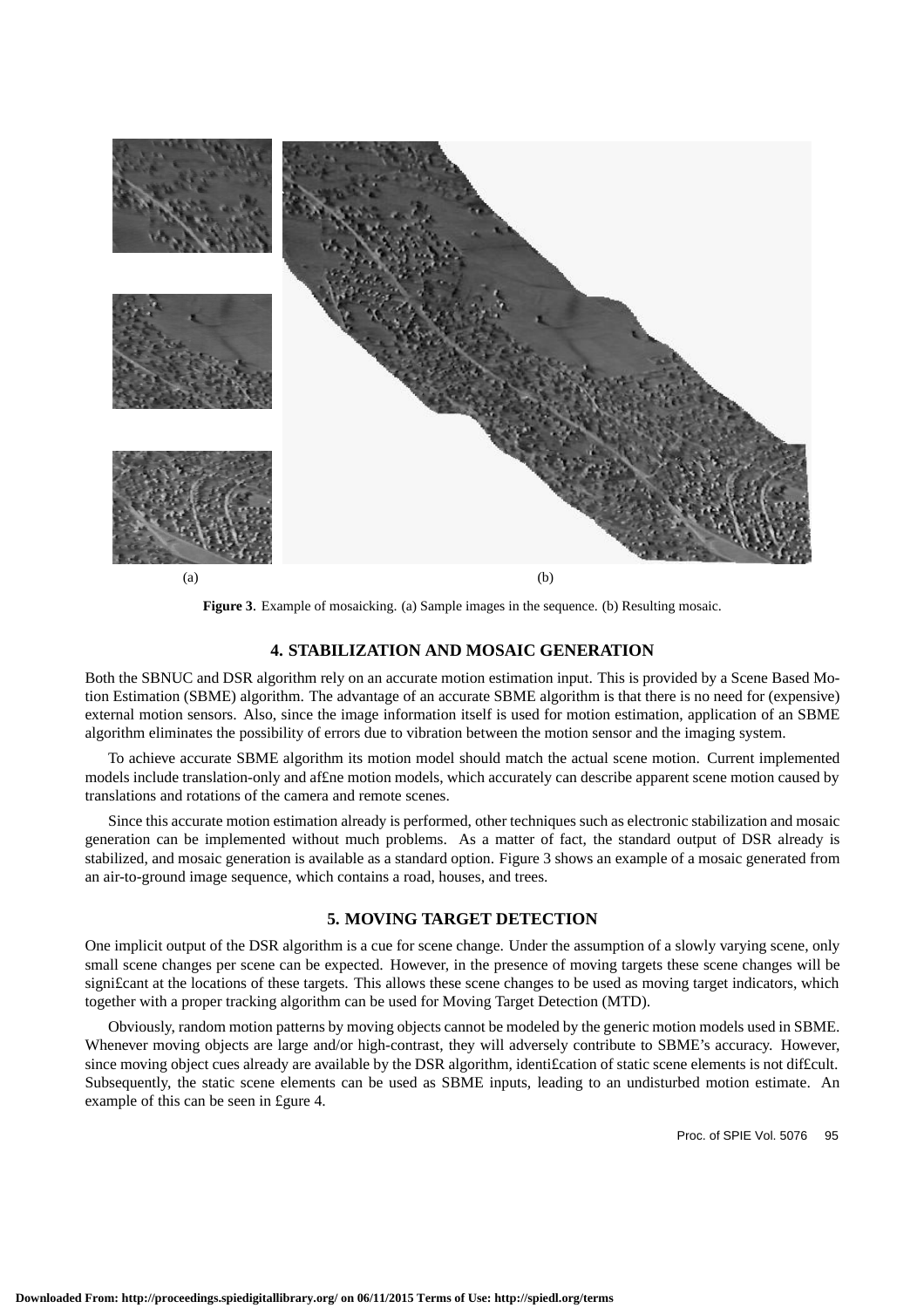

Figure 4. Moving target detection with moving scene and moving objects. Detections are visualized over the DSR result image for selected frames in the sequence.

## **6. A COMBINED ALGORITHM SET**

The previous sections have described the SBNUC, DSR, SBME and MTD algorithms. As the £nal output quality of the separate functions all critically depend on the quality of their input data, care has to be taken that also this input data is of high quality. We have implemented a fully integrated solution of these functionalities, as this integration allows that all algorithms can bene£t from the signal conditioning capabilities of the other algorithms. As such this integration guarantees that optimal overall performance will be reached.

This combination of algorithms also allows implementation of specific applications without significant extra computational effort, such as for example MTD in a step-stare generated mosaic, allowing surveillance of a large £eld of regard in a single display.

Another bene£t of an integrated algorithm set is that intermediate results are made available between the algorithms, eliminating re-calculations, and thus reducing the overall computational needs.

Based on the considerations given above, it is our view that the best way to provide these functionalities is by combining them into an integrated algorithm set. Only then optimal performance is guaranteed as with separate application the algorithms cannot utilize on the signal conditioning capabilities of the other algorithms.

#### **7. CONTRAST ENHANCEMENT**

The application of an advanced signal conditioning set as presented above will result in high dynamic images imagery with an excellent signal to noise ratio. The dynamic range of such imagery will easily exceed the display capabilities of standard display devices, leading to a loss of information in the visualization process.

To allow visualization of all information present in the high-quality imagery we propose the use of Local Adaptive Contrast Enhancement (LACE) LACE is an algorithm to compress the overall dynamic range of the images while retaining small amplitude details and maintaining an overall natural look.<sup>7</sup> As depicted in £gure 5, human observer experiments have reported significant improvement of operator tasks after application of LACE.<sup>6</sup>

## **8. EXAMPLES**

The algorithms described above are applied to a wide set of different scenarios and cameras. Common to the examples given in this paper is that they all report on application of the algorithms against an image sequence with camera-to-scene motion.

In £gure 1 results are shown for the performance of SBNUC. It depicts a part of Scheveningen near TNO-FEL. In image 1(a) no standard NUC has been applied. Application of SBNUC results after only 10 frames already in the cleanedup image shown in  $1(b)$ . All point-like non uniformities are removed but large structures remain. Image  $1(c)$  shows that, after having processed more frames, SBNUC also will remove these larger structures.

96 Proc. of SPIE Vol. 5076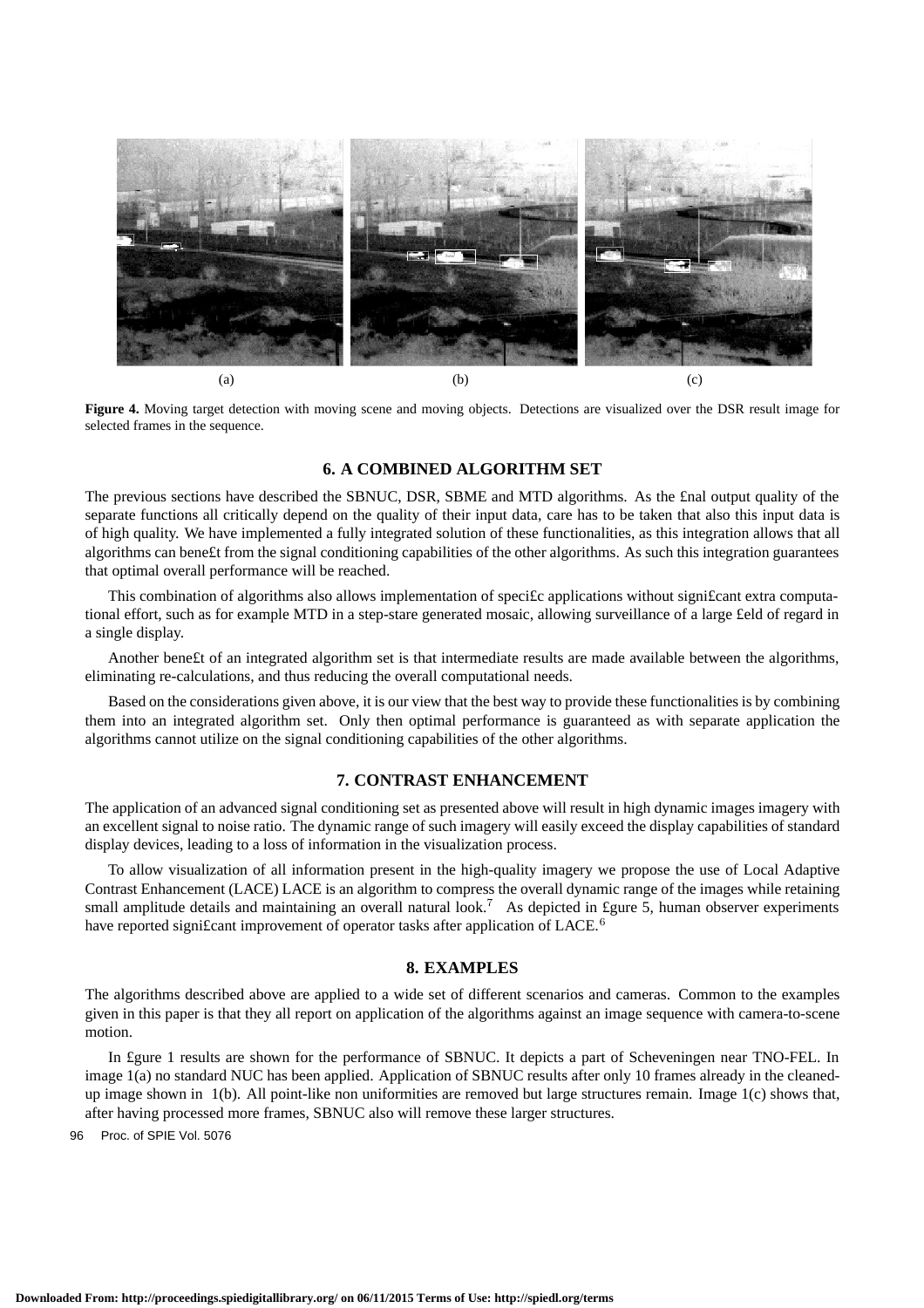

**Figure 5.** Performance of LACE. Shown is the cumulative probability of detection as function of search time. The task is the detection of arti£cial moving point targets in a MW IR air to ground scenario. The use of LACE decreased the search time for 65% of all targets from 13 to 4 seconds.

An example of mosaicking is given in £gure 3. From single images in the sequence it is impossible to determine the surrounding of the current £eld of regard, seriously limiting the situational awareness of the system's operator. Application of the mosaicking process retains all details of the individual images while providing the overview to, for example, access the relation between the road and the town as shown in the £gure.

The moving target capabilities are illustrates in £gure 4. This £gure shows the result of moving target detection on a mid-wave IR sequence. The sequence depicts moving cars, and at the same time the camera is panning over the scene. The results show that the moving cars are properly detected.

Figure 6 shows application of DSR-4 to a long-range MW IR image. The upper part shown is a 80 *×* 40 region of interest of an original image. The lower part depicts the result of 4 times resolution enhancement. Here application of DSR enables the identification of the overall coastline structure, as well as providing details in the structure and ¤oors in the buildings enabling recognition of these buildings.

Figure 7 depicts the results of applying DSR-2 and LACE to an image of an LW uncooled handheld IR imager. The scene had a good contrast, and the standard non-uniformity correction procedure had just been applied, resulting in a relatively noise-free original image. Application of both DSR-2 and LACE enables better identi£cation of details in the vehicles, such as the windshield wipers, mirrors, and antennas.

Figure 8 shows results of the same handheld IR camera. Here the same non-uniformity correction had been used as in £gure 7. Due to a signi£cant difference in average (apparent) temperature between the scenes in the £gures 8 and 7, this resulted in the extreme non-uniformities in £gure 8. However, application of SBNUC dramatically increases this image quality. Application of temporal noise reduction removes the temporal noise inherent to a low-end handheld IR imager and longer ranges. Finally, the application of LACE to this image enables visualization of all information in the image.

In £gure 9 results are shown for a gen-III image intensi£er. The original image is disturbed by noise and interlacing. DSR will decrease the noise while increasing the de£nition of the image, as can be seen with the person walking, the trees in the foreground and the fence in the background.

The noise reduction capabilities of DSR are highlighted in £gure 10. Here the noise present in CCD images acquired in low-light conditions is drastically reduced.

## **9. CONCLUSIONS**

The application of signal conditioning algorithm techniques can lead to dramatic increase of the performance of imaging systems. The paper presented SBNUC for non uniformity correction, DSR for noise reduction, resolution enhancement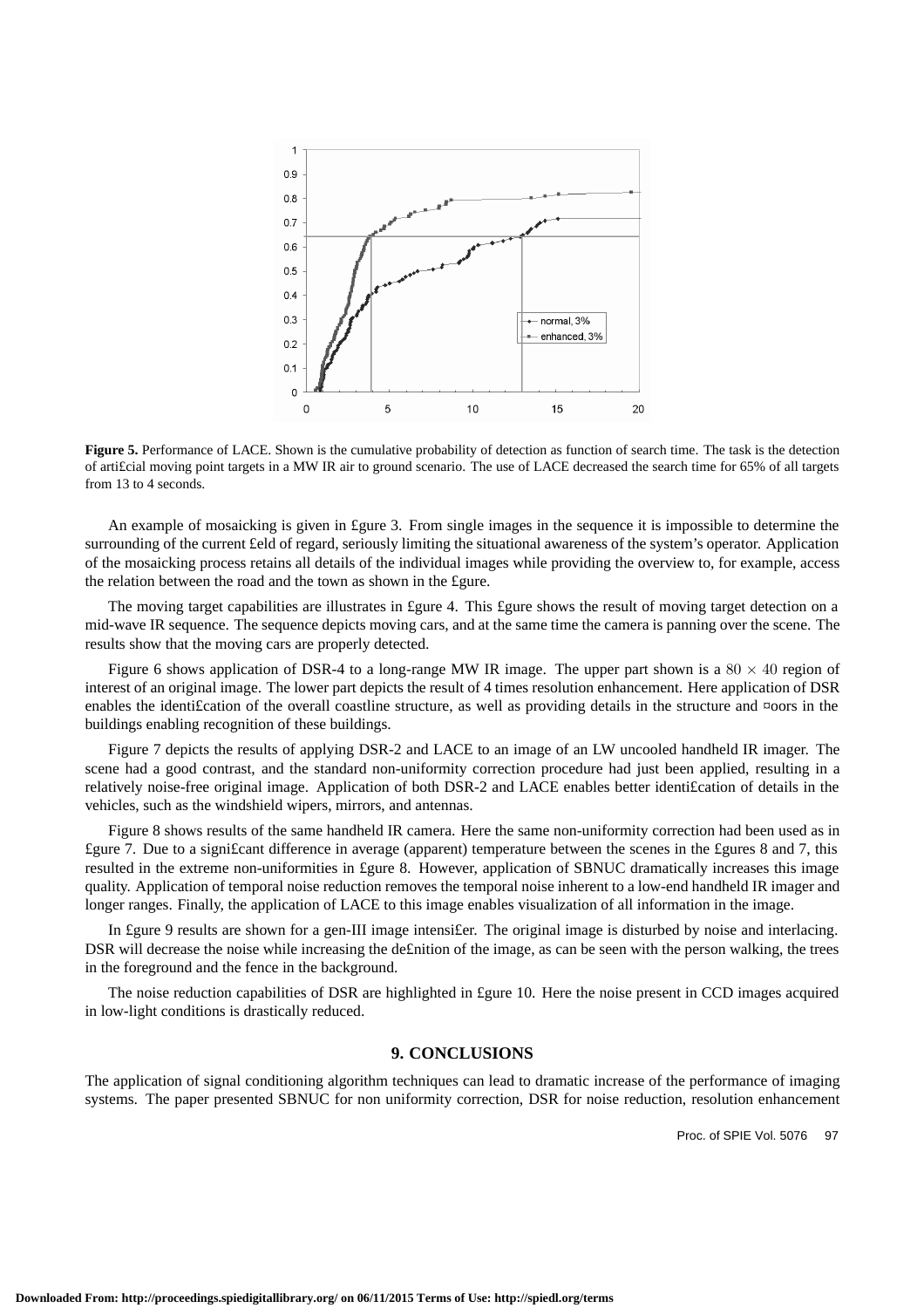

**Figure 6.** Top: part of original MW IR image, depicting the sea-side town of Noordwijk over a distance of six nautical miles. Bottom: DSR-4 result of this image.



Figure 7. Results for high-contrast LW uncooled IR imagery. (a) Original image, just after calibration procedure. (b) Image after application of DSR-2 processing. (c) Image after DSR-2 and LACE processing.

<sup>98</sup> Proc. of SPIE Vol. 5076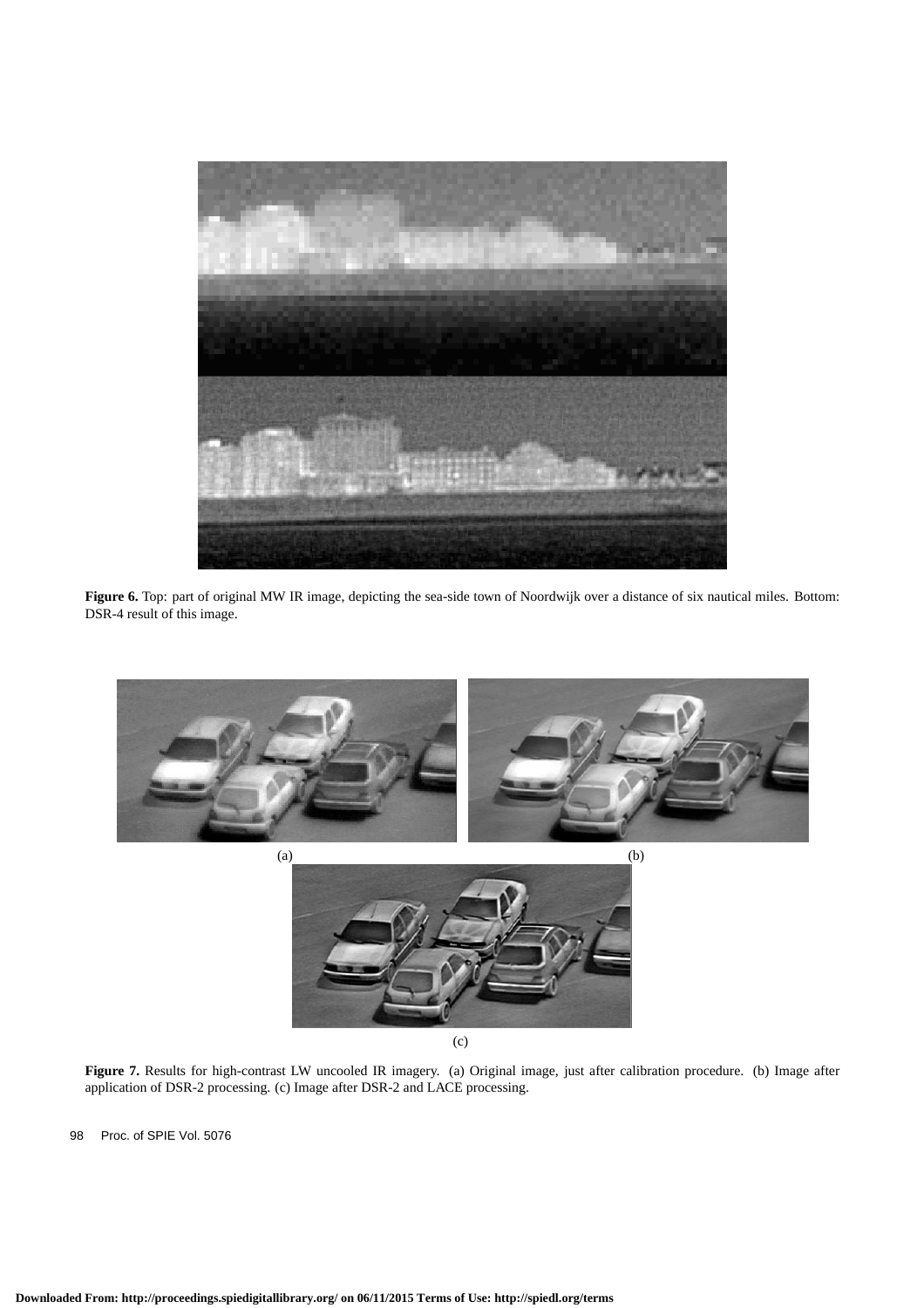

**Figure 8.** Results for low-contrast LW uncooled IR imagery. Top-left: original image. Top-right: image after SBNUC. Bottom-left: image after SBNUC and temporal noise reduction. Bottom-right: image after SBNUC, temporal noise reduction, and LACE.



Figure 9. Results for Image Intensifed imagery. (a) Original image. (b) Original image after temporal noise reduction.